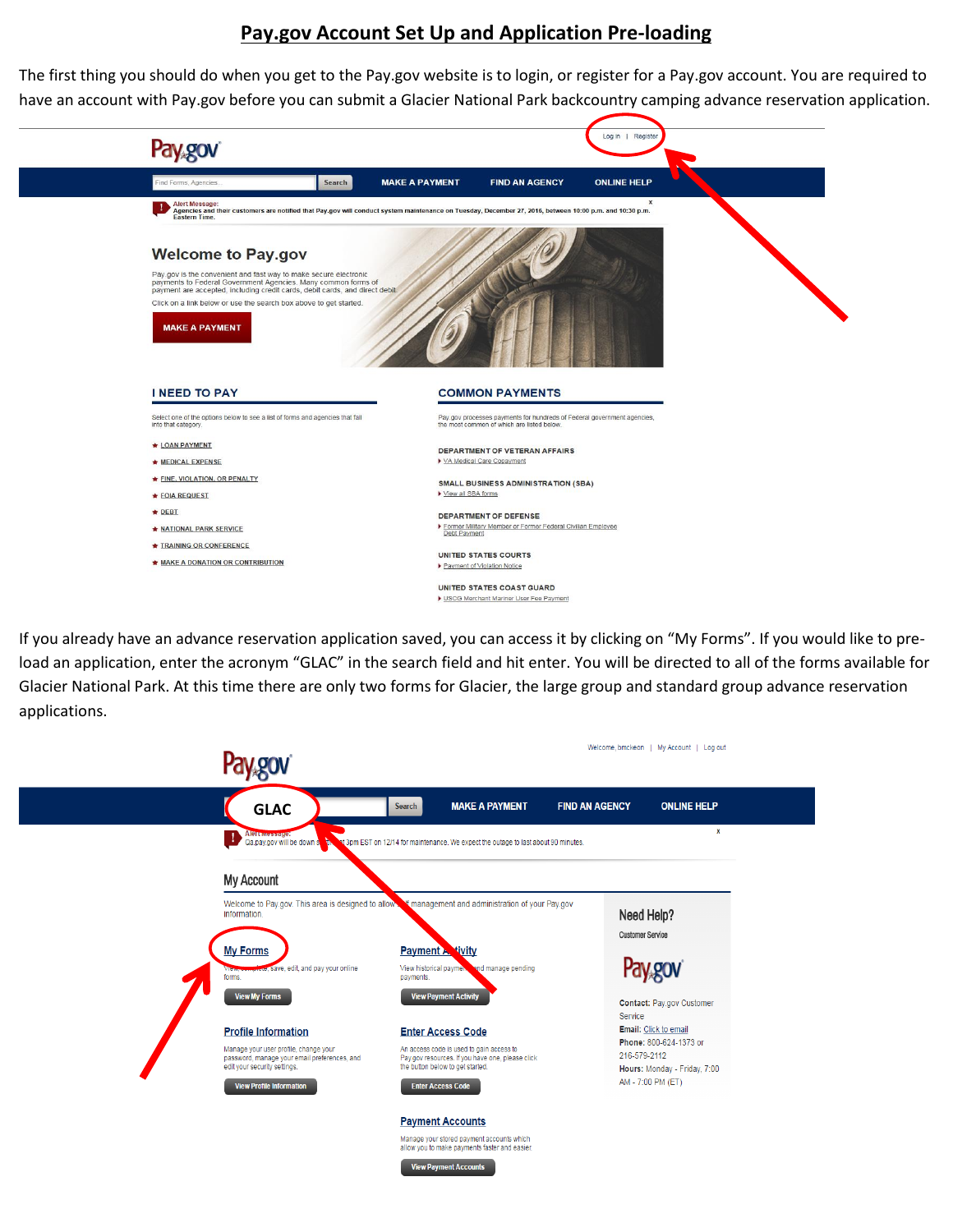Choose the application that corresponds to your group size and click on "Continue to Form".



The next screen you will be taken to may seem redundant, but it is necessary to satisfy Pay.gov system security requirements. Click on "Continue to Form" once again .

|                                                                                                                                                                                                              |                       |                             | Welcome, bmckeon   My Account   Log out                            |
|--------------------------------------------------------------------------------------------------------------------------------------------------------------------------------------------------------------|-----------------------|-----------------------------|--------------------------------------------------------------------|
| <b>Search</b><br>Find Forms, Agencies                                                                                                                                                                        | <b>MAKE A PAYMENT</b> | <b>FIND AN AGENCY</b>       | <b>ONLINE HELP</b>                                                 |
| <b>Alert Message:</b><br>Qa.pay.gov will be down starting at 3pm EST on 12/14 for maintenance. We expect the outage to last about 90 minutes.                                                                |                       |                             | x                                                                  |
| Glacier National Park Standard BC Advance Reservation Application                                                                                                                                            | 3 Review & Submit     |                             |                                                                    |
| 1 Complete Agency Form<br>2 Enter Payment Info<br><b>Before You Begin</b>                                                                                                                                    | 4 Confirmation        |                             | <b>Need Help?</b>                                                  |
| Use this form to pay for standard group size (1-8 individuals) backcountry permit advance reservation fees.                                                                                                  |                       |                             | <b>Glacier NP Backcountry</b><br><b>Permit Advance Reservation</b> |
| Paying online with Pay.gov is safe, secare, and the preferred method to make a payment. To make a<br>payment using one of the below accepted particle methods, please click the Continue to the Form button. |                       | Application                 |                                                                    |
| <b>Accepted Payment Methods:</b>                                                                                                                                                                             |                       |                             | <b>Contact: Backcountry Permit</b>                                 |
|                                                                                                                                                                                                              |                       | Center                      | Email: Click to email                                              |
| Bank account (ACH)                                                                                                                                                                                           |                       |                             |                                                                    |
| $\blacktriangleright$ Amazon account                                                                                                                                                                         |                       |                             |                                                                    |
| $\blacktriangleright$ Dwolla account                                                                                                                                                                         |                       |                             |                                                                    |
| ▶ PayPal account                                                                                                                                                                                             |                       |                             |                                                                    |
| Debit or credit card                                                                                                                                                                                         |                       |                             |                                                                    |
|                                                                                                                                                                                                              |                       |                             |                                                                    |
| <b>Preview Form</b><br>Cancel                                                                                                                                                                                |                       | <b>Continue to the Form</b> |                                                                    |

This is a secure service provided by United States Department of the Treasury. The information you will enter will remain private. Please review our privacy policy for more information.